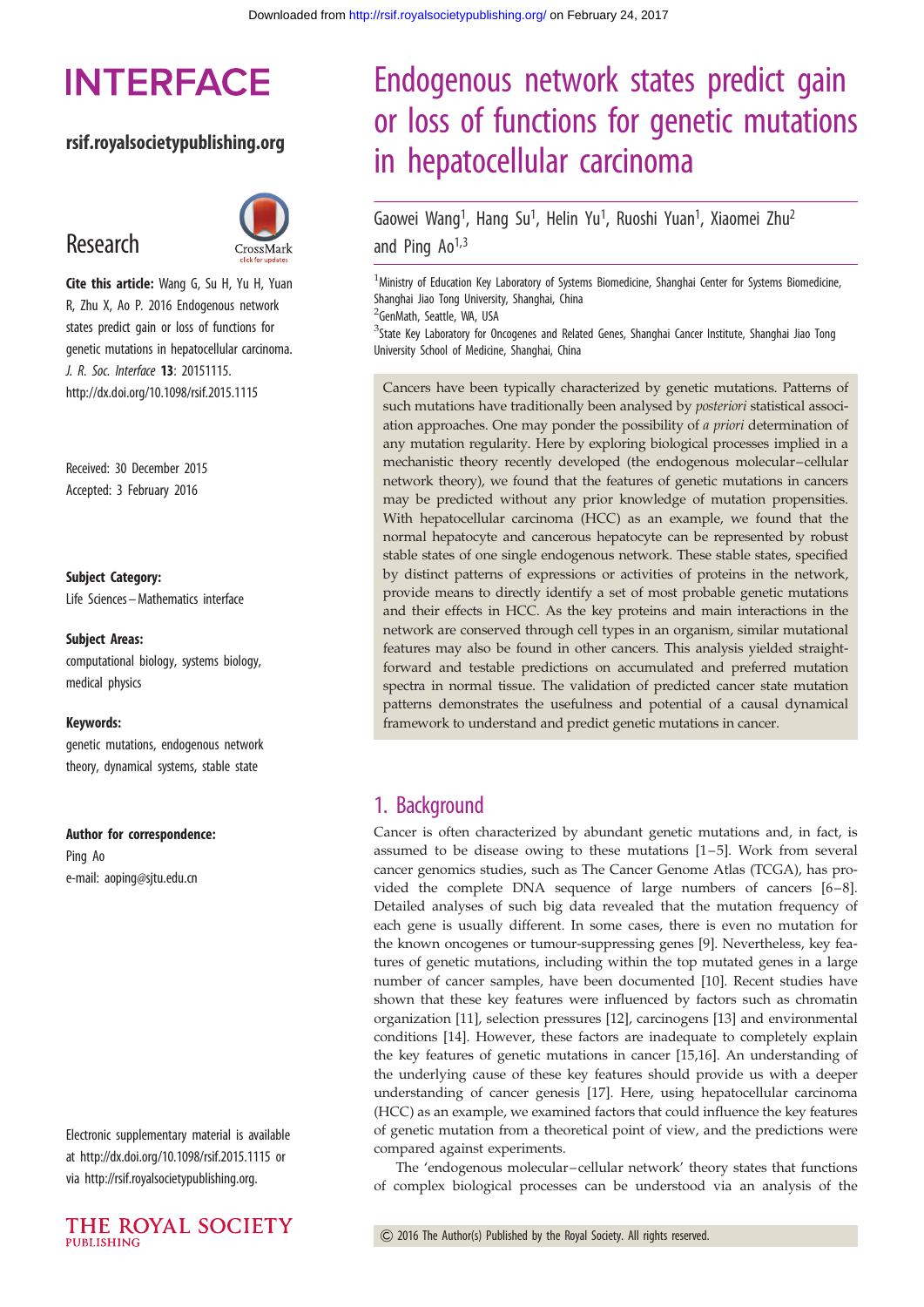<span id="page-1-0"></span>network dynamics [\[18,19](#page-7-0)]. Such molecular –cellular networks have been shaped by evolution and its core structure, and main properties are conserved through both species and biological processes [\[20](#page-7-0)–[22\]](#page-7-0). Specifically, the salient properties include that (i) biological systems are built by a set of essential modules and cross-talks between these modules [\[23](#page-7-0)]; (ii) each module can be further specified by a set of key molecular agents, namely proteins [\[24](#page-7-0)] and (iii) key proteins and causal biochemical interactions between them via welldocumented gene regulation and signalling transduction form a network [[24\]](#page-7-0). Given the dominancy of feedback among these proteins, the network is closed and autonomous [\[25](#page-7-0)]. Finally, a quantitative description of the endogenous network consists of a set of coupled differential equations that can generate many local stable states with obvious or non-obvious biological functions [[18,19,26](#page-7-0) –[30](#page-7-0)].

In this work, based on the core endogenous molecular– cellular network for hepatocytes [\[18,19,31\]](#page-7-0), we found that the normal hepatocyte and cancerous hepatocyte can be represented by two robust stable states of the core network. Relationship between genetic mutations and biological function can be analysed in this context. Here, we focused on the stable states of the network, as these are the most robust part of the network. Particular genetic mutations that were associated with the cancerous hepatocyte stable state and confer selective advantages to establish and maintain cancerous hepatocyte stable states were then predicted to have higher mutation frequency in HCC. Subsequent inspection of experimental data demonstrated agreement with this prediction: the results reproduced key features of the top mutated genes in HCC. As most of the proteins and interactions in the core network are conserved in many other cell types, we predicted and validated that the key features of the genetic mutations in HCC will be found in other cancers. Moreover, this analysis yielded straightforward and testable predictions, including that there are accumulated and preferred mutation spectra in normal tissue. Overall, this work illustrates the usefulness of network-level analyses as a means to predict and understand genetic mutations in cancers.

## 2. Results

## 2.1. Normal and cancerous hepatocytes are robust stable states of the core endogenous network

A set of essential modules, including the cell cycle, apoptosis, metabolism, hepatocyte-specific function, cell adhesion, immune response and angiogenesis, were selected to capture the essential features of hepatocytes [\[32](#page-7-0)]. According to the current understanding of these modules at a molecular level, each module was simplified and specified by a set of proteins that play key roles in each module (table 1) [\[24,32](#page-7-0)]. Interactions between the proteins, activation/upregulation or inhibition/downregulation, were summarized from welldocumented gene regulation and signalling transduction. These proteins and their causal interactions formed the core endogenous molecular–cellular network of the hepatocyte, which integrated our current understanding of hepatocyte behaviour at a molecular level [\(figure 1](#page-2-0) and electronic supplementary material, table S1). The core endogenous network of hepatocytes included 37 proteins and 114 interactions. It should be emphasized that these proteins were

Table 1. Key proteins of essential modules and pathways. The 37 agents, proteins here, distributed among eight modules and pathways.

| essential modules<br>and pathways | key proteins                                     |
|-----------------------------------|--------------------------------------------------|
| cell cycle                        | Rb, E2F, cyclin D-CDK4/6, cyclin E-CDK2          |
| apoptosis                         | Casp3, Bad, Casp8, Casp9/Cytc, IAP,              |
|                                   | Bcl-2/xL, Bax, Fas                               |
| metabolism                        | HIF, Akt, PTEN                                   |
| hepatocyte-specific               | HNF4 $\alpha$ , C/EBP $\alpha$ , Foxa2           |
| function                          |                                                  |
| cell adhesion                     | snail, slug, E-cadherin, integrin                |
| immune response                   | $NF$ - $\kappa B$ (KC), IL-1, IL-6, TNF $\alpha$ |
| angiogenesis                      | VEGF                                             |
| pathways                          | EGF, Ras, Erk, Myc, TGF-B, NF-KB, P53,           |
|                                   | B-catenin, GSK-3B, P21                           |

selected based on their normal biological functions without any prior knowledge of their mutation propensity in cancer.

A quantitative description of such networks provides a way to reveal emergent properties that are difficult to understand by intuitive reasoning alone [[33\]](#page-7-0). Therefore, the network was described quantitatively using a set of coarse-grained ordinary differential equations (electronic supplementary material, Methods). Because of the lack of information on kinetic parameters, the dynamical equations are doubly normalized to reduce such dependence [\[34](#page-7-0)]: the maximum strength of each interaction is normalized to 1, and the maximum expression level or activity of each gene or protein is normalized to 1. While this normalization procedure makes the model lose some detailed descriptive power, it gains some advantages. For example, the relative expression level of each gene becomes a useful and predictive indicator, to be explored below. Algorithms were designed to calculate stable states of the differential equations (electronic supplementary material, Methods). By using different equation forms and different parameter values in the equations (electronic supplementary material, table S2), four robust stable states which were specified by distinct activation/expression levels of the proteins in the network were obtained (electronic supplementary material, table S3-S12). Again, it should be stressed that those states are new predictions, because their descriptions are not in the biological data used to construct the network.

Theoretically, these robust stable states may represent obvious or non-obvious biological functions. When comparing with clinical observation and experimental data, we found that two robust stable states from the model reproduced the main known features of the normal hepatocyte and cancerous hepatocyte at the modular and molecular level (electronic supplementary material, tables S13 and S14, more detailed information in our previous work [[31\]](#page-7-0)). As the core endogenous network was constructed using knowledge obtained independently and the stable states of the complex nonlinear dynamical systems were not obvious before analysis, it is striking that a single network can 2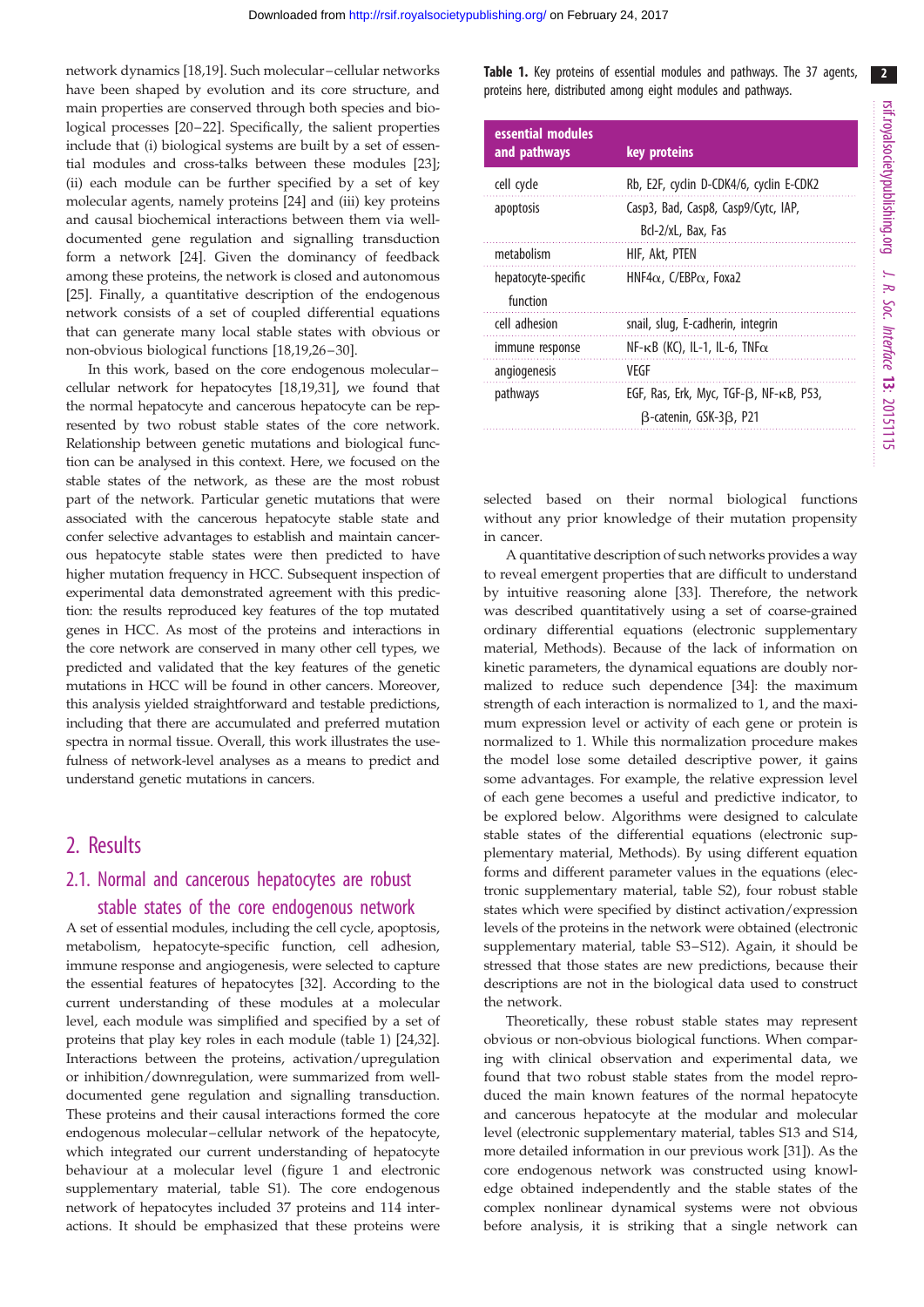<span id="page-2-0"></span>

Figure 1. The core endogenous molecular -cellular network of hepatocytes. Cell cycle, apoptosis, metabolism, hepatocyte-specific function, cell adhesion, immune response and angiogenesis modules were selected to capture the essential features of hepatocytes. Each module was simplified and specified by a set of key proteins. Interactions between the proteins, activation or inhibition, were summarized from well-documented and conserved gene regulatory network and signaling transduction pathways. The core endogenous network of hepatocytes included 37 key proteins and 114 interactions. (Online version in colour.)

reproduce key features of both normal and cancerous hepatocytes, among other predictions.

#### 2.2. Prediction of top mutated genes in cancers

It has been known that dynamical equations can be used to predict the effect of mutations. For example, a detailed analysis of mutations against experiments has been performed for the core regulatory network of phage lambda genetic switch [\[35](#page-7-0)]. Here, we examined the molecular-level details of these two stable states not at this dynamical level, but at the relative expression level, which is less sensitive to kinetic parameters. We first characterized the activity of each protein in a given stable state as activated or inactivated by setting a threshold: if the activity of a protein is greater than this threshold, we identified the protein as active, and if lower, the protein was identified as inactive. Activated proteins in each stable state were then highlighted to reveal subnetworks that are expected to play key roles in the establishment and maintenance of the stable state. Because the activity of each protein was normalized to range from 0 (minimal activation) to 1 (full activation), the threshold can be selected within a reasonable range (from 0.4 to 0.6). We found that these thresholds will not affect the main conclusions. [Figure 2](#page-3-0) showed the subnetworks of the normal hepatocyte and cancerous hepatocyte when we set the threshold to 0.4 (electronic supplementary material, table S3).

These subnetworks then provided means to directly identify a few key features of the genetic mutation patterns in HCC. Biologically, genetic mutations can have varying effects on the function of protein. Mutations that confer enhanced activity were defined as gain-of-function mutations, whereas those that reduce or abolish protein function were defined as loss-of-function mutations. It was known that some random mutations in cancers were selected for and accumulated in response to phenotypic consequences [[36](#page-7-0)–[38](#page-7-0)]. We reasoned that proteins which were inactive in the normal hepatocyte stable state and activate in the cancerous hepatocyte stable state could have a higher probability of undergoing gain-of-function mutations in cancers, as gain-offunction of this gene can adapt to the cancerous hepatocyte stable state and confer selective advantages to establish and maintain the cancerous hepatocyte stable state. For example, as shown in electronic supplementary material, table S3, the normalized activity of cyclin D-CDK4 in the normal hepatocyte stable state and cancerous hepatocyte stable state was 0.0000 and 0.8399, respectively. Accordingly, cyclin D-CDK4 was inactive in the normal hepatocyte stable state and active in the cancerous hepatocyte stable state, and so cyclin D-CDK4 was identified to have a higher probability of undergoing a gain-of-function mutation in HCC. Similarly, proteins that were active in the normal hepatocyte stable state and inactivate in the cancerous hepatocyte stable state were expected to have a higher probability of undergoing loss-of-function mutations in HCC. For example, Rb was active in the normal hepatocyte stable state and inactive in the cancerous hepatocyte stable state, and so Rb was identified to have a higher probability of undergoing a loss-of-function mutation in HCC. In this way, we identified probable genetic mutations in HCC [\(table 2](#page-4-0)). It should be noted that there were

3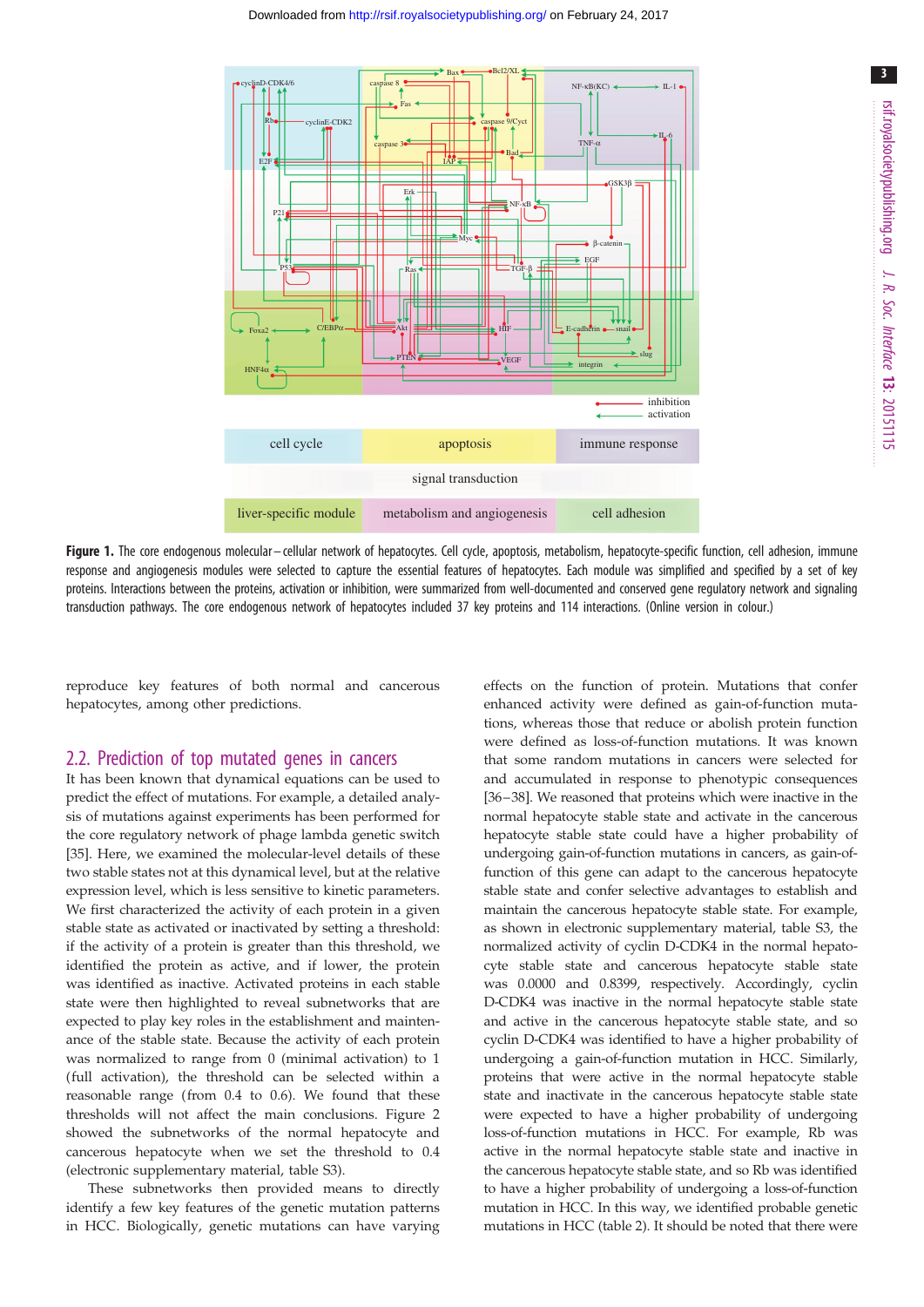<span id="page-3-0"></span>

Figure 2. Subnetworks of normal hepatocyte and cancerous hepatocyte stable states. Activated proteins and interactions are highlighted in bold in the normal hepatocyte stable state ( $a$ ) and the cancerous hepatocyte stable state ( $b$ ) to form different subnetworks. (Online version in colour.)

also six proteins whose activity did not significantly differ between the normal hepatocyte stable states and cancerous hepatocyte stable states [\(table 2\)](#page-4-0). For example, Bax was inactive in both the normal hepatocyte stable state and cancerous hepatocyte stable state. Using this approach, we could not decide the probable mutation of these genes.

## 2.3. Model prediction reproduces key features of cancer genetic mutation data

We next compared these predicted mutated genes with well-documented genetic mutation data from the Catalogue of Somatic Mutations in Cancer (COSMIC) [[39\]](#page-7-0). Given the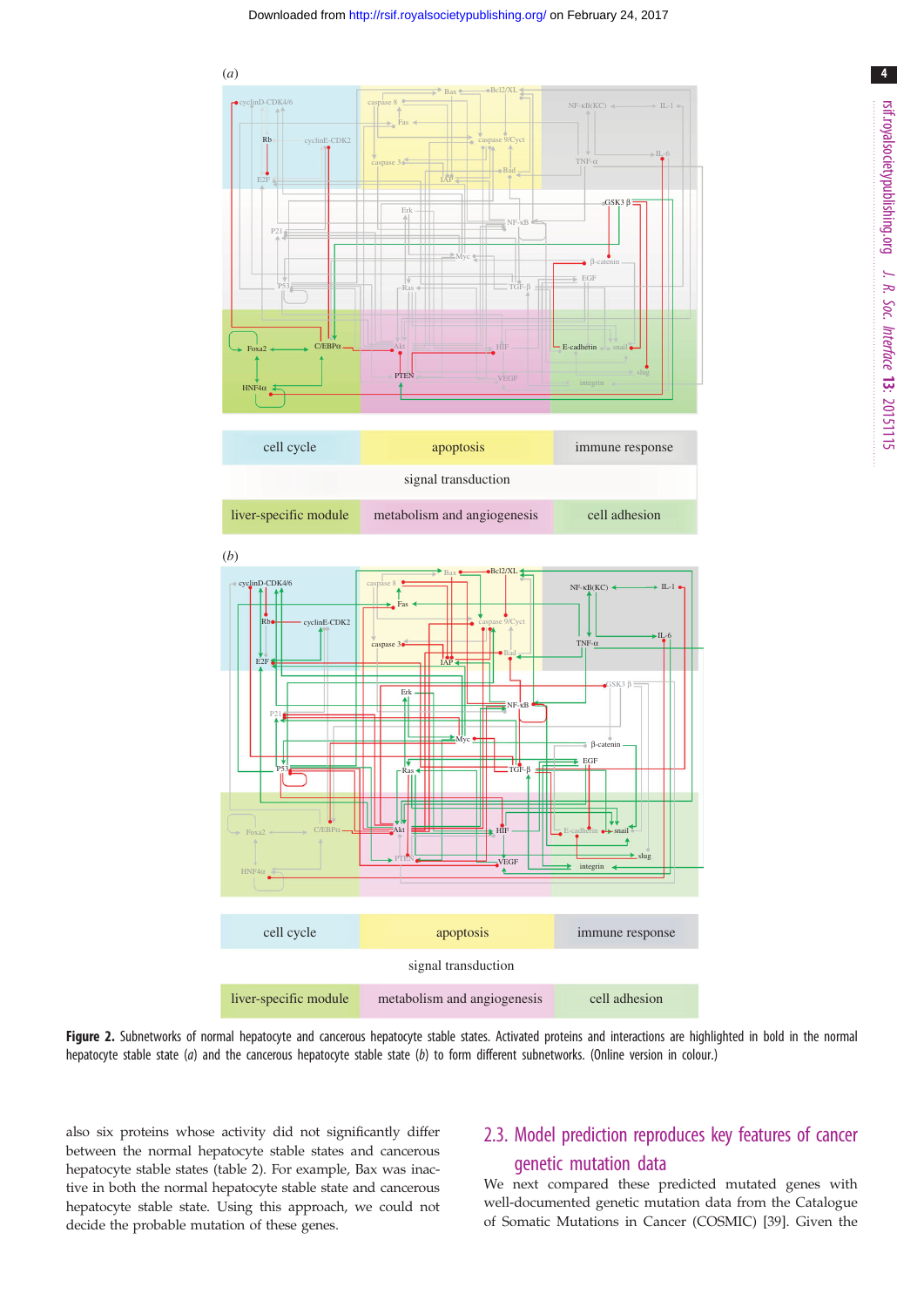<span id="page-4-0"></span>Table 2. Prediction of top mutated genes in cancerous hepatocytes from the model. There are 24 proteins that were predicted to have gain-of-function mutations and seven proteins that have loss-of-function mutations. The present approach could not decide the mutation type of the reminding six genes (—).

| gene name         | model result     |
|-------------------|------------------|
| cyclin D-CDK4/6   | gain-of-function |
| cyclin E-CDK2     | gain-of-function |
| Rb                | loss-of-function |
| E <sub>2F</sub>   | gain-of-function |
| $C/EBP\alpha$     | loss-of-function |
| Foxa2             | loss-of-function |
| HNF4 $\alpha$     | loss-of-function |
| Fas               | gain-of-function |
| Bcl-2/xL          | gain-of-function |
| <b>IAP</b>        | gain-of-function |
| Bax               |                  |
| Bad               |                  |
| Casp 9/Cytc       |                  |
| Casp 8            |                  |
| Casp 3            |                  |
| E-cadherin        | loss-of-function |
| snail             | gain-of-function |
| slug              | gain-of-function |
| integrin          | gain-of-function |
| Akt               | gain-of-function |
| <b>PTEN</b>       | loss-of-function |
| <b>HIF</b>        | gain-of-function |
| $TNF\alpha$       | gain-of-function |
| IKK-NF-RB         | gain-of-function |
| IKK-NF-RB(KC)     | gain-of-function |
| $IL-1$            | gain-of-function |
| IL-6/stat         | gain-of-function |
| EGF               | gain-of-function |
| VEGF              | gain-of-function |
| Ras               | gain-of-function |
| ERK               | gain-of-function |
| GSK3 <sub>B</sub> | loss-of-function |
| $\beta$ -catenin  | gain-of-function |
| Myc               | gain-of-function |
| P53               | gain-of-function |
| $TGF - \beta$     | gain-of-function |
| P21               |                  |

heterogeneity of mutations in different HCC patients, and even different regions or cells of the same HCC patient, a set of 20 top mutated genes in a large number of HCC samples was chosen to reflect key features of genetic mutation data. Four genes (TP53 (P53), CTNNB1 (b-catenin), RB1, PTEN) can be linked to proteins in the core network directly, whereas seven genes (AXIN1, CDKN2A, PIK3CA, HNF1A, ATM, CREBBP and IL6ST) can be linked to proteins in the core network indirectly, as they have well-defined relationships with proteins in the core network according to the Kyoto Encyclopaedia of Genes and Genomes (KEGG; relationships are summarized in electronic supplementary material, table S16). These 11 proteins that can be linked to proteins in the core network directly or indirectly were classified into category 1 in [table 3](#page-5-0); the remaining nine proteins which have not been considered in the present network were classified into category 2 in [table 3](#page-5-0). Overall, we found that 11 of the top 20 mutated genes in HCC were included in our theoretical analysis that was based on a 37 node network constructed with a totally different set of experimental data.

As most of the proteins and interactions in the core network of hepatocytes are conserved in other cell types, the results obtained in the present analysis of HCC are expected to be applicable to other cancers. As such, we also investigated the top 20 mutated genes in biliary tract cancer, bone cancer, breast cancer, central nervous cancer, eye cancer, prostate cancer, skin cancer, small intestine cancer, soft tissue cancer, stomach cancer [[10\]](#page-7-0). Genes that can be linked to proteins in the core network directly or indirectly were classified into category 1 in [table 3](#page-5-0) (relationships are summarized in electronic supplementary material, table S17). Proteins that were not considered in the present network were classified into category 2 in [table 3.](#page-5-0) Strikingly, we found that 10, 13, 9, 10, 13, 12, 11, 13, 13 and 13 of the top 20 mutated genes in these different cancers can be explained by the present core network of the hepatocyte, respectively. Thus, the inherent core network structure, including the relative activity of the constituent proteins, appears to capture common features also relevant to the development of cancer in other cell types. It should be emphasized that these proteins were selected without any prior knowledge of their mutation propensity in cancer.

Moreover, the present model generated the types of aberration, gain-of-function or loss-of-function, of these probable mutational genes (table 2). We noted that experiments have identified the type of aberration of some mutations in HCC [[40](#page-7-0)] and of these, six proteins were in the core network and five agreed with model predictions ([table 4](#page-5-0)). A similar summary of the type of aberration of some mutations in other cancer types [[41](#page-7-0)] reveals that eight proteins were in the core network and seven agreed with model predictions ([table 4\)](#page-5-0). This overall agreement further supports the significant potential of this analysis to predict genetic mutations in cancer. However, it should be mentioned that there is one disagreement between the model and the literature. It was well known that p53 has a loss-of-function mutation in many cancers, whereas p53 was predicted to have a gain-of-function mutation in our model (table 2). This disagreement may be owing to one of two sources. First, given the heterogeneous nature of cancer mutations and the current incomplete network, experimental results of certain genes which do not appear to fit this model are expected. Second, the aforementioned results were obtained with a threshold as 0.4. We found that p53 was one of three genes whose results are sensitive to threshold values (electronic supplementary material, table S15). Thus, the behaviour of p53 may be more complex than presently believed, as some recent studies have suggested [\[42\]](#page-7-0).

#### 2.4. Further testable predictions

Our analysis also affords two additional intriguing and testable predictions. First, our model suggests that there are mutations 5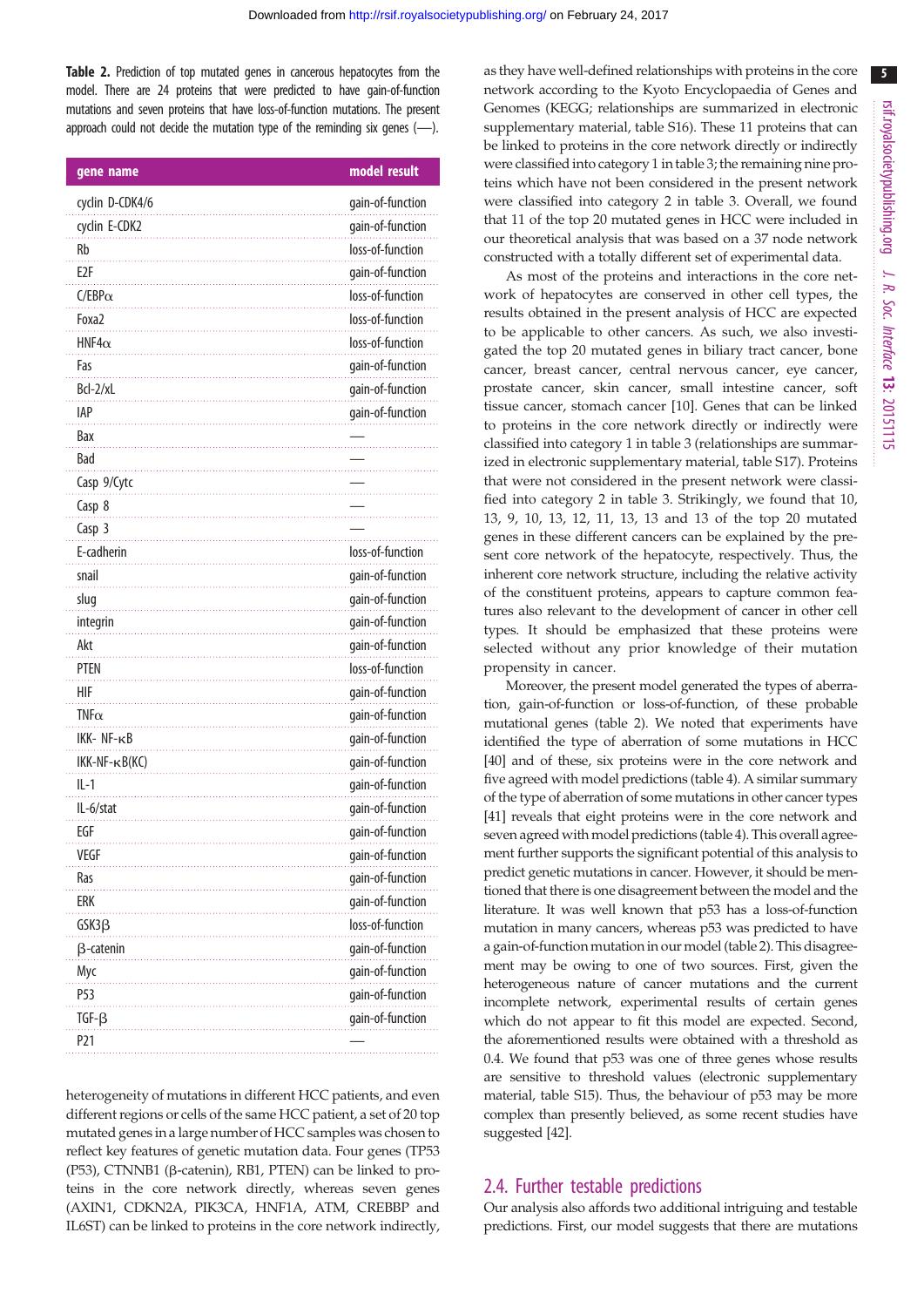<span id="page-5-0"></span>

| cancer type     | Category 1                                                                           | category 2                                                                                                   |       |
|-----------------|--------------------------------------------------------------------------------------|--------------------------------------------------------------------------------------------------------------|-------|
| ž               | TP53, CTNNB1, AXIN1, CDKN2A, PIK3CA, HNF1A, ATM, CREBBP, RB1, IL6ST, PTEN            | TERT, ARIDTA, ARID2, KMT2C, NFE2L2, KMT2D, PTPRB, TSC2, SMARCA4                                              | 11/20 |
| biliary tract   | TP53, KRAS, CDKN2A, SMAD4, AXIN1, CTNNB1, PIK3CA, BRAF, CDH1, PTEN                   | MLL3, BAP1, IDH1, AR1D1A, PBRM1, TERT, FBXW7, RNF43, IDH2, GNAS                                              | 10/20 |
| bone            | KRAS, HRAS, EGFR<br>TP53 ,CDKN2A, RB1, CTNNB1, BRAF, AKT1, APC, KIT, NRAS, FGFR2,    | GNAS, IDH1, PTCH1, IDH2, SMARCB1, CDC73, SMO                                                                 | 13/20 |
| breast          | PIKSCA, TP53, CDH1, PTEN, AKT1, RB1, ATM, NF1, APC                                   | MLL3, GATA3, ARIDTA, MEDT2, KWT2D, RUNXT, AKAP9, MAP2K4, UBR5, MYH9, BRCAT                                   | 07/6  |
| central nervous | TP53, PTEN, CDKN2A, CTNNB1, EGFR, BRAF, PIK3CA, NF1, RB1, PIK3R1                     | IDH1, TERT, SMARCB1, H3F3A, ATRX, CIC, CHEK2, PTCH1, KMT2D, SMARCA4                                          | 10/20 |
| ₹               | GNA11, RB1, BRAF, TP53, PTEN, KIT, NRAS, CDKN2A KRAS, EGFR, PDGFRA, MET, CTNNB1      | GNAD, BAP1, SF3B1, TERT, BCOR, FBXW7, DICER1                                                                 | 13/20 |
| prostate        | TP53, PTEN, KRAS, EGFR, CTNNb1, HRAS, ATM, APC, RB1, TRRAP, PIK3CA, BRAF             | MLL3, FOXA1, KMT2D, MLL, MED12, AKAP9, MLLT3, KDM6A                                                          | 12/20 |
| skin            | BRAF, TP53, CDKN2A, FGFR3, NRAS, HRAS, PTEN, PIK3CA, KIT, CTNNB1, MAP2K1             | TERT, PTCH1, CYLD, ARID2, ROS1, MILL3, NF, RAC1, GNAQ                                                        | 11/20 |
| intestine       | KRAS, TP53, APC, SMAD4, CTNNB1, PIK3CA, BRAF, EGFR, KDR, NRAS, ATM, CDKN2A, PDGFRA   | GNAS, MEN1, FBXW7, PTPN11, STK11, SMARCB1, ERBB2,                                                            | 13/20 |
| soft tissue     | KIT, CTNNB1, VHL, PDGFRA, TP53, CDKN2A, APC, KRAS, HRAS, NRAS, PTEN, PIK3CA, BRAF    | SMARCB1, NF2, MED12, NF, TERT, MEN1, GNAS                                                                    | 13/20 |
| stomach         | TP53, CDH1, APC, PIK3CA, CTNNB1, KRAS, TRRAP, CDKN2A, AXIN1, PTEN, EGFR, PDGFRA, KDR | 医皮肤中毒性 医血管中毒 医血管中毒 医血管性 医血管性 医血管性 医血管性血管 医血管性血管 医血管性血管 医血管<br>ARID1A, MSH6, FBXW7, RNF43, NSD1, ERBB2, GNAS, | 13/20 |

Table 4. Main gain-of-function or loss-of-function mutations in HCC and other cancer types. There are six and eight well-documented gain-of-function or lossof-function mutations in HCC [\[40](#page-7-0)] and other cancer types [[41](#page-7-0)], respectively. Gain-of-function mutations are marked in bold and loss-of-function mutations underlined. P53 does not agree with model prediction and is given in italics.

| <b>HCC</b>       | cancers         |
|------------------|-----------------|
| <b>PTEN</b>      | Cyclin D-CDK4/6 |
| $IL-6/stat3$     | Rb              |
| <b>VEGF</b>      | $C/EBP\alpha$   |
| <b>Ras</b><br>.  | E-cadherin      |
| $\beta$ -catenin | <b>PTEN</b>     |
| P53              | EGF             |
|                  | Ras             |
|                  | P53             |
|                  |                 |

that can confer selective advantages to establish and maintain the normal hepatocyte phenotype: a preferred mutation spectrum in the normal hepatocyte (electronic supplementary material, table S18). There is some evidence showing that cells and tissues can maintain their normal phenotype in the face of myriad mutated genes [\[43\]](#page-7-0). It should be biologically interesting to determine whether there would be such a mutation spectrum in normal liver. Second, whilewe have used this model to predict mutations in cancer successfully as shown by above analysis, it showed that the normal hepatocyte and cancerous hepatocyte are endogenous stable states of one single endogenous network. This indicated that there are cancers, especially at the early stage, which can take place without major genetic alterations such as the well-documented oncogenes and tumour suppressor genes. Indeed, there is evidence supporting the existence of mutation-free cancer from different standpoints [\[9,](#page-6-0)[44\]](#page-7-0). If firmly established, the cancer genesis and procession is mechanistically completely different from that of the cancer mutation theory.

### 3. Discussion

In the present core endogenous network of hepatocytes, three transcription factors were used to capture the key features of hepatocytes and 34 genes/proteins were used to capture essential modules and pathways in cells, such as the cell cycle, apoptosis, metabolism, cell adhesion, immune response and angiogenesis [\(table 1](#page-1-0)). These 37 genes/proteins and the interactions between them are usually conserved in different human cell types [\[24](#page-7-0)]. Normal hepatocytes and cancerous hepatocytes were found to be represented by two robust stable states of the core network. We wish to point out that this network has been greatly simplified. For example, there are many more functional modules than the modules used in the model, other molecular–cellular agents such as microRNA and metabolites were not considered, and oscillatory activities such as cell cycle processes were simplified by a binary switch. It is expected that a more extensive network will reproduce more of these detailed features through the inclusion of more modules and proteins.

The probable genetic mutations in HCC were predicted from an analysis of the two stable states, showing good agreement with key features of the genetic mutations data of HCC. We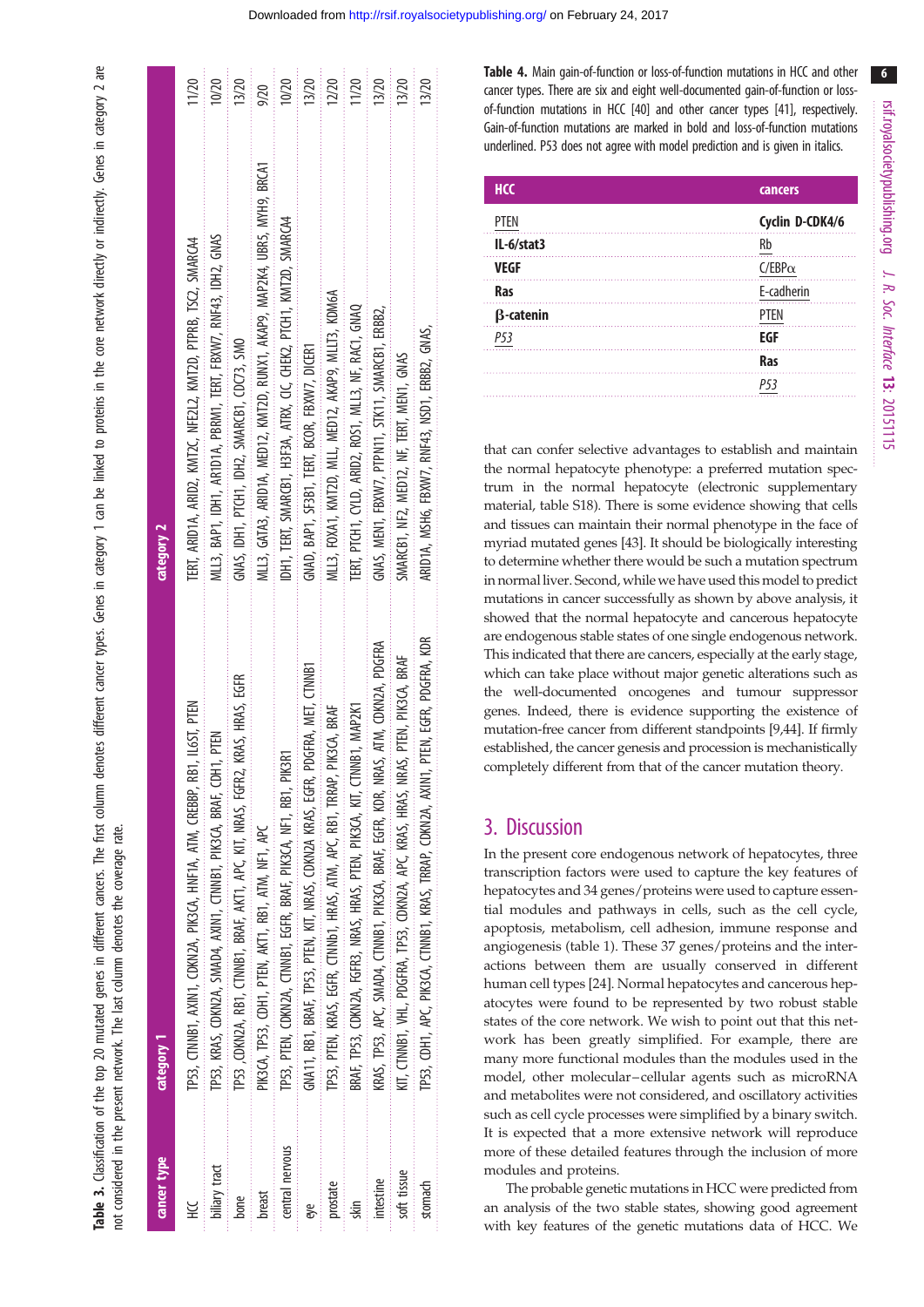7

<span id="page-6-0"></span>focused here on the stable states of the network, as these are the most robust part of the network. We should note that the expressions or activities of proteins could be affected by multiple factors that are different from genetic alterations such as epigenetics and feedback regulations. At an initial stage, we predicated mutations from protein activities in cancer versus normal stable states in a deterministic context. Other important details such as the order of mutations or cooperative effects of mutations could be incorporated in further modelling. These issues require an explicit inclusion of stochastic effects, where the potential energy landscape can be used to explore more detailed issues [\[35,45\]](#page-7-0). Nonetheless, without any a priori knowledge of genetic mutation propensity in HCC, our results show that such network-level analyses are indeed a powerful approach to enable the prediction and a better understanding of genetic mutations in HCC. The core endogenous network was also approximated by the Boolean dynamics to check the internal consistency of modelling. We found that the probable genetic mutations predicted from Boolean analysis were consistent with results obtained from coarse-grained ordinary differential equations in [table 2](#page-4-0) at the present stage of modelling. We should note that Boolean analysis cannot be used to explore some detailed issues such as the results in electronic supplementary material, table S15. As most of the proteins and interactions in the core network of hepatocytes are conserved in other cell types, the results obtained in the present analysis of HCC are expected to be applicable to other cancers. Therefore, the observation that there are common features of genetic mutations in different cancers is evident, likely reflecting the conserved nature of the core network. This analysis also yielded straightforward and testable predictions, including that there are mutation-free cancers and a preferred mutation spectrum in normal tissue. Overall, this work illustrates the usefulness of network-level analyses as a means to predict and understand genetic mutations in cancers.

The implications of this work indicate that cancer is more complex and less determined by mutations than previously thought. During the past several decades, the prevailing cancer somatic mutation theory assumed that cancer is caused by genetic alterations. However, the present model shows that normal and cancerous hepatocytes are endogenous stable states of a single endogenous network, which indicates that cancers can develop by mechanisms other than genetic alterations. In its strongest form, it indicates that there are cancers, especially at early stage, that can arise without major genetic alterations. The development of cancer can be compared with the development of a multicellular organism [[24](#page-7-0)]. The genome is statistically identical in all cells; the cells differ not because they contain different genetic information, but because they express different sets of genes and with different expression levels.

# 4. Methods

## 4.1. Construction of core endogenous network of hepatocytes

A set of essential modules, including the cell cycle, apoptosis, metabolism, hepatocyte-specific functions, cell adhesion, immune response and angiogenesis, were selected to capture the key features of the hepatocyte. Each module is simplified and specified by a set of key proteins at a molecular level [\(table 1\)](#page-1-0). These proteins and their causal interactions (electronic supplementary material, table S1) form the core endogenous network of the hepatocyte [\(figure 1](#page-2-0)).

## 4.2. Quantitative description and analysis of the core endogenous network of hepatocytes

The core endogenous network of hepatocytes [\(figure 1\)](#page-2-0) was quantified by a set of coarse-grained ordinary differential equations in a standard way (detailed description and full equation in electronic supplementary material, Methods). In this modelling framework, we focused on the properties that are determined by the logical and topological architecture of the network, rather than the precise form of the equation and parameter values. Therefore, the microscopic details underlying the forms of equation and parameter values are not required to be overly precise. We used two independent algorithms to calculate the stable states of the nonlinear dynamical system (detailed description in electronic supplementary material, Methods), and obtained consistent results from the independent algorithms.

Data accessibility. The top 20 genetic mutations in different cancers [\(table 3](#page-5-0)) were obtained from COSMIC ([http://cancer.sanger.ac.uk/](http://cancer.sanger.ac.uk/cosmic/) [cosmic/](http://cancer.sanger.ac.uk/cosmic/)). In [table 4](#page-5-0), well-documented genetic mutations in HCC are obtained from a recent review of HCC [\[40](#page-7-0)], and the mutations summarized from other cancer are obtained from a recent review [\[41](#page-7-0)]. The relationship between the top 20 mutated proteins and proteins in the core network are obtained from KEGG (<http://www.kegg.jp/>). Authors' contributions. G.W. conceived the study, carried out the analysis, drafted the manuscript; H.S., H.Y., R.Y., X.Z. participated in data analysis, helped draft the manuscript; P.A. conceived the study, coordinated the study and drafted the manuscript. All authors gave final approval for publication.

Competing interests. We declare no competing interests.

Funding. This work was supported in part by the National Basic Research Programme of China no. 2010CB529200 (P.A.), Natural Science Foundation of China no. NFSC91029738 (P.A.).

Acknowledgements. We thank Site Li and Junqiang Wang for comments and discussions, Dr Daniel Czajkowsky for critical reading and editing the manuscript.

## **References**

- 1. Boveri T, Boveri M. 1929 The origin of malignant tumors. Baltimore, MD: Williams and Wilkins Company.
- 2. Nowell P. 1976 The clonal evolution of tumor cell populations. Science 194, 23– 28. ([doi:10.1126/](http://dx.doi.org/10.1126/science.959840) [science.959840](http://dx.doi.org/10.1126/science.959840))
- 3. Lengauer C, Kinzler KW, Vogelstein B. 1998 Genetic instabilities in human cancers. Nature 396, 643– 649. ([doi:10.1038/25292](http://dx.doi.org/10.1038/25292))
- 4. Hanahan D, Weinberg RA. 2011 Hallmarks of cancer: the next generation. Cell  $144$ ,  $646 - 674$ . [\(doi:10.1016/j.cell.2011.02.013\)](http://dx.doi.org/10.1016/j.cell.2011.02.013)
- 5. Greaves M, Maley CC. 2012 Clonal evolution in cancer. Nature 481, 306– 313. [\(doi:10.1038/](http://dx.doi.org/10.1038/nature10762) [nature10762](http://dx.doi.org/10.1038/nature10762))
- 6. Weinstein JN et al. 2013 The cancer genome atlas pan-cancer analysis project. Nat. Genet. 45, 1113–1120. [\(doi:10.1038/ng.2764](http://dx.doi.org/10.1038/ng.2764))
- 7. Burrell RA, McGranahan N, Bartek J, Swanton C. 2013 The causes and consequences of genetic heterogeneity in cancer evolution. Nature 501, 338– 345. [\(doi:10.1038/nature12625](http://dx.doi.org/10.1038/nature12625))
- 8. Totoki Y et al. 2014 Trans-ancestry mutational landscape of hepatocellular carcinoma genomes. Nat. Genet. 46, 1267–1273. [\(doi:10.1038/ng.3126](http://dx.doi.org/10.1038/ng.3126))
- 9. Versteeg R. 2014 Cancer: tumours outside the mutation box. Nature 506, 438–439. ([doi:10.1038/nature13061](http://dx.doi.org/10.1038/nature13061))